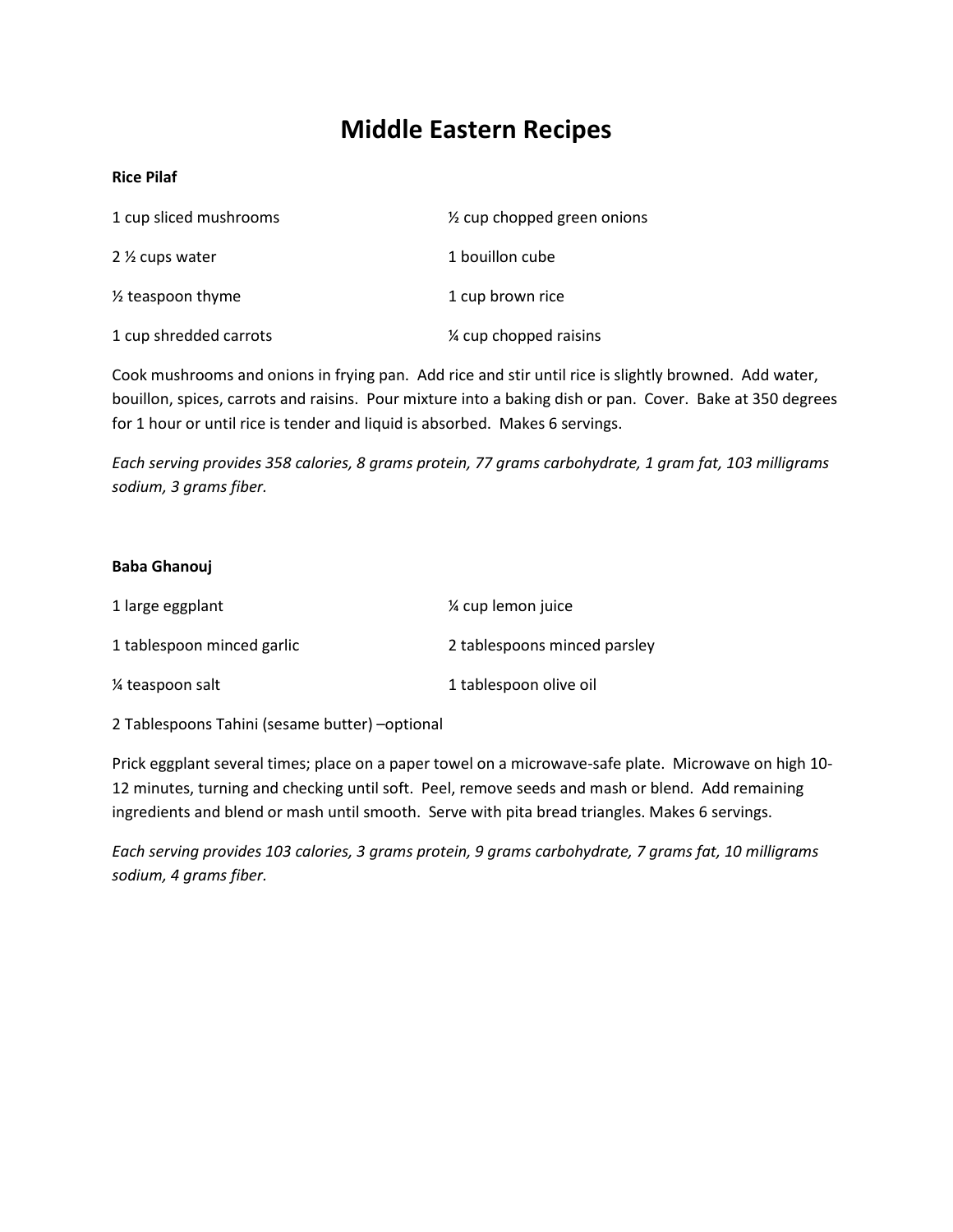# **Fruit Couscous**

| $\frac{1}{2}$ apple juice | $\frac{1}{2}$ water               |
|---------------------------|-----------------------------------|
| 1 cup uncooked couscous   | 1 large apple, peeled and chopped |
| 2 tablespoons raisins     | 2 tablespoons dates (optional)    |

¼ teaspoon apple pie spice or cinnamon

Combine apple juice and water in saucepan; bring to a boil. Remove from heat. Stirring constantly, slowly add raw couscous. Add remaining ingredients and stir well. Cover and let stand 5 minutes until liquid is absorbed. Fluff couscous with a fork and serve. Makes 6 servings.

*Each serving provides 159 calories, 4 grams protein, 35 grams carbohydrate, 4 grams fat, 100 milligrams sodium, 5 grams fiber.*

#### **Hummus**

| 1 (16 ounce) can chickpeas or garbanzo beans | % cup liquid from can of beans         |
|----------------------------------------------|----------------------------------------|
| 3-5 tablespoons lemon juice                  | 1 % tablespoons tahini (sesame butter) |
| 2 cloves garlic, crushed                     | $\frac{1}{2}$ teaspoon salt            |

2 tablespoons olive oil

Drain chickpeas and set aside from can. Combine remaining ingredients in blend or food processor. Add ¼ cup of liquid from the chickpeas. Blend for 3-5 minutes until smooth. Place in serving bowl and add a small amount (1-2 teaspoons) olive oil. Serve with pita bread.

*Each serving provides 77 calories, 3 grams protein, 8 grams carbohydrate, 4 grams fat, 236 milligrams sodium, 2 grams fiber.*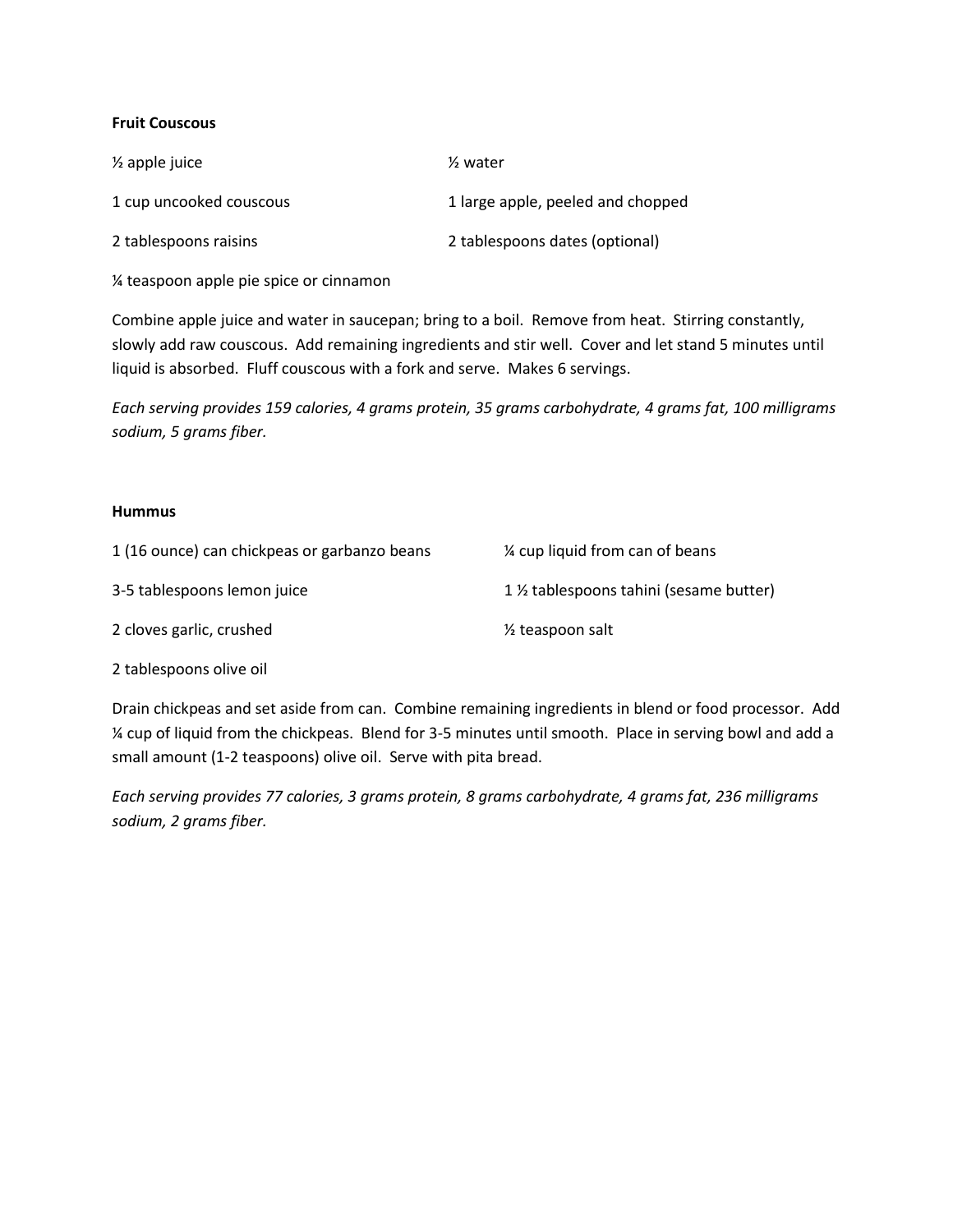# **Falafel**

| 1 (16 ounce) can chickpeas, drained  | 2 cloves garlic, chopped |
|--------------------------------------|--------------------------|
| 3 tablespoons fresh parsley, chopped | 1 teaspoon coriander     |
| 1 teaspoon cumin                     | 2 tablespoons flour      |
| Salt and pepper to taste             | Oil for frying           |

Combine chickpeas, garlic, onion, coriander, cumin, salt and pepper in medium bowl. Mash chickpeas, mixing ingredients together. Form the mixture into small balls, about the size of a ping pong ball. Slightly flatten. Fry in 2 inches of oil at 350 degrees until golden brown. Serve hot. Serves 4.

*Each serving provides 262 calories, 7 grams protein, 21 grams carbohydrate, 18 grams fat, 582 milligrams sodium, 6 grams fiber.*

#### **Homemade Pita Chips**

6 4-inch whole wheat pitas ½ cup Italian salad dressing

2 tablespoons grated Parmesan cheese

Preheat oven to 400 degrees. Split each pita in half. Brush with dressing; sprinkle with Parmesan and salt, if desired. Cut each pita half into 8 wedges. Place on an ungreased baking sheet and bake until crisp and golden, about 10 minutes. Watch carefully toward the end of the baking time so pita chips do not burn. Let cool on baking sheet. Serve with hummus and fresh vegetables. Store any remaining chips in an airtight container.

*Each serving provides 125 calories, 3 grams protein, 18 grams carbohydrate, 5 grams fat, 246 milligrams sodium, 2 grams fiber.*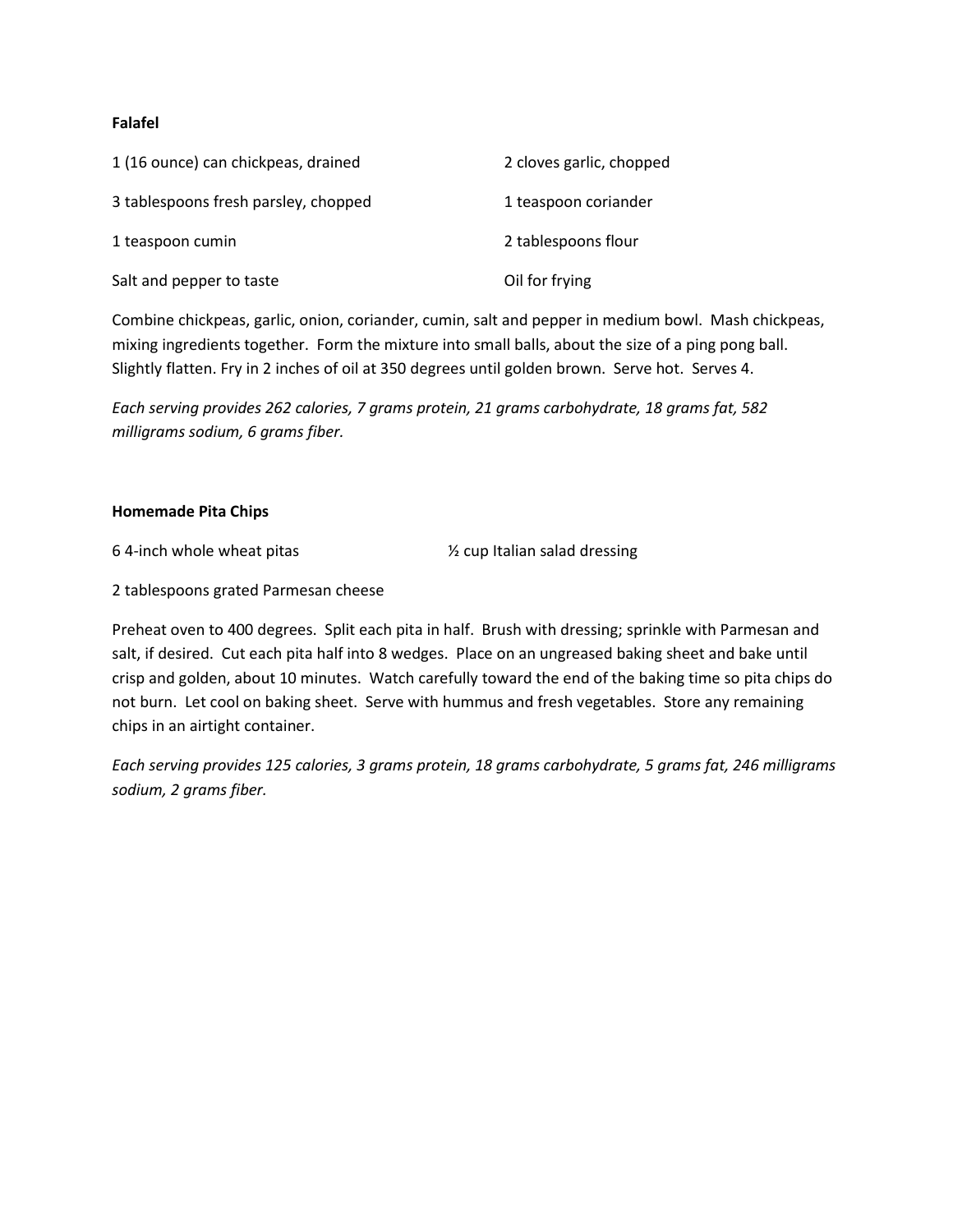# **Quinoa Tabbouleh**

| $\frac{1}{2}$ cup quinoa       | 1/ <sub>2</sub> teaspoon salt |
|--------------------------------|-------------------------------|
| 1/8 teaspoon pepper            | 1 garlic clove, minced        |
| 2 tablespoons olive oil        | 2 tablespoons lemon juice     |
| 1 bunch curly parsley, chopped | 1 small tomato, chopped       |
| 1 cup chopped English cucumber | % cup crumbled feta cheese    |

Cook quinoa according to package directions. Transfer to a bowl to cool slightly. Mix remaining ingredients in a large serving bowl. Add quinoa and stir gently to mix. Makes 4 servings.

*Each serving provides 177 calories, 5 grams protein, 17 grams carbohydrate, 10 grams fat, 352 milligrams sodium, 2.3 grams fiber.*